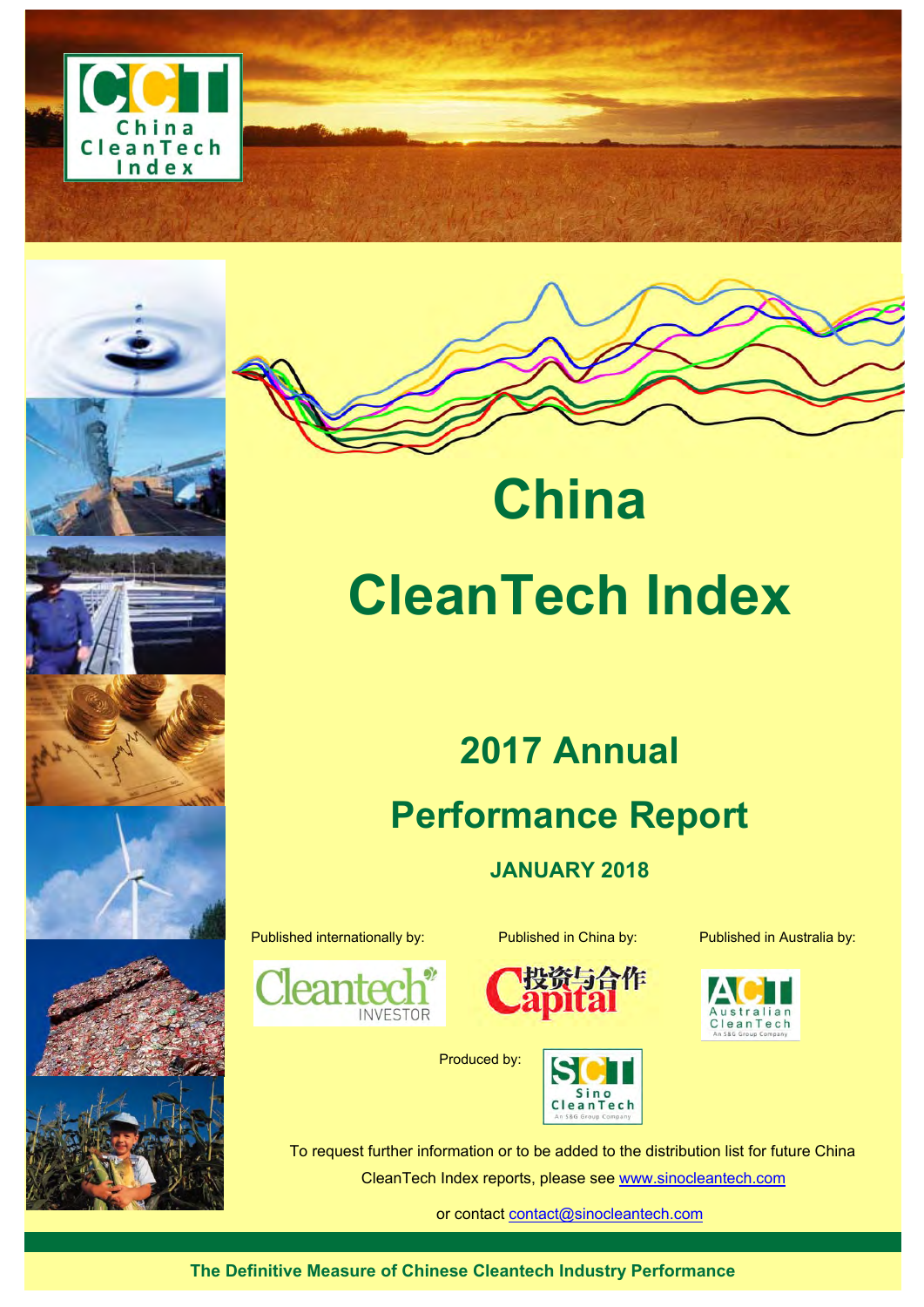

# **Table of Contents**

| 1. China CleanTech Index Overview    |    |
|--------------------------------------|----|
| 2. China CleanTech Index Performance | 5  |
| 3. Component Sub-indices             | 8  |
| 4. Index Component Companies         | 10 |
| 5. Index Profile                     | 11 |



#### **Disclaimer**

Whilst Australian CleanTech Pty Ltd provides this report with the skill, diligence and care normally exercised by qualified persons in the performance of comparable work, Australian CleanTech is not be liable to and does not indemnify any party that may rely on the content of the report, against any action, suit, claim, demand, loss, cost or expense whatsoever arising out of or referable to this document. By accepting this report, the reader, their organisations and any associated bodies corporate release Australian CleanTech from liability of any kind whatsoever arising out of or referable to this report.

In addition, nothing herein is intended to be nor should be construed as investment advice. Australian CleanTech does not recommend that any financial product should be bought, sold or held by you, and nothing in this document should be construed as an offer, nor the solicitation of an offer, to buy or sell securities by Australian CleanTech. You should not make any investment decision without consulting a fully qualified financial adviser.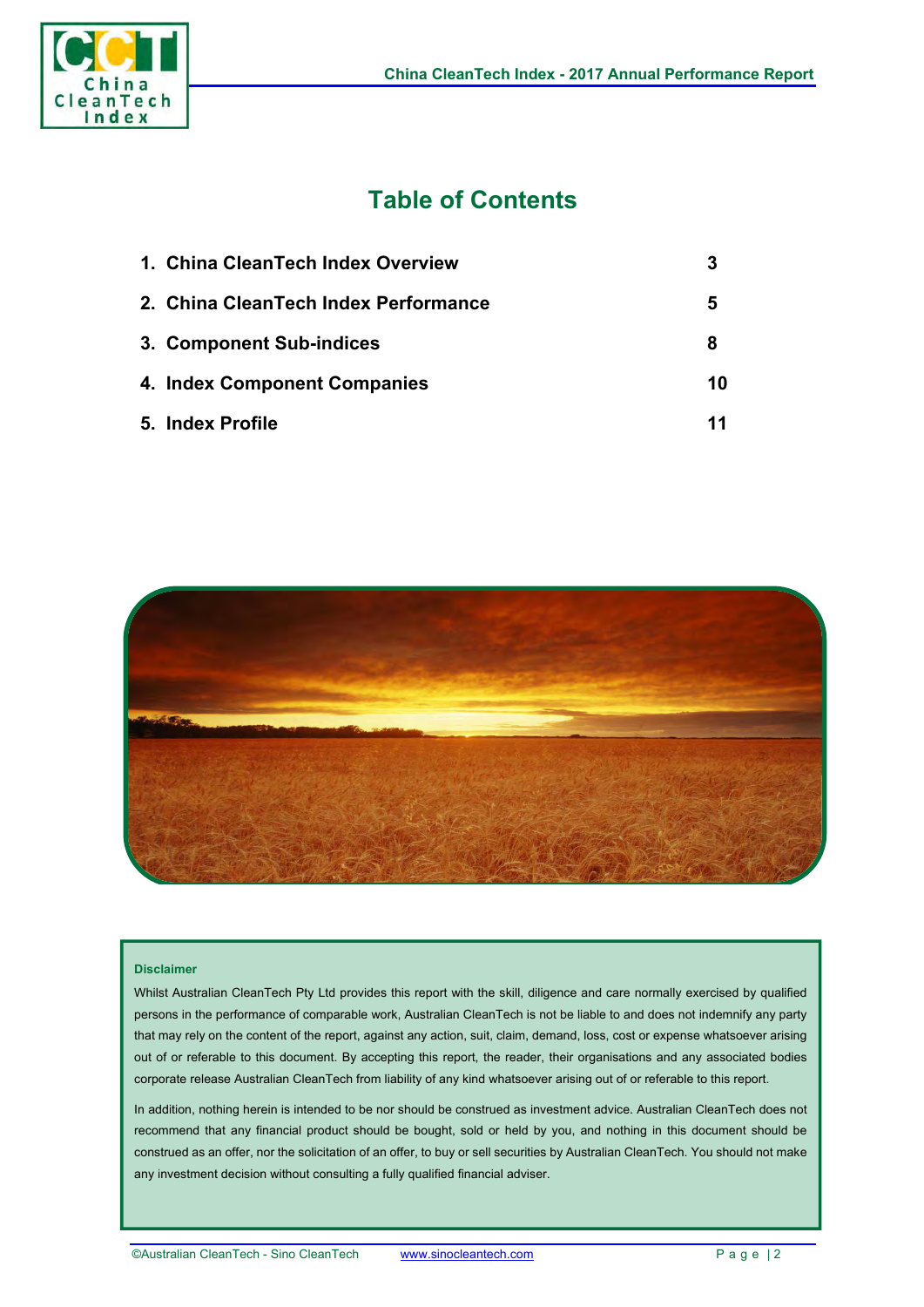

## **1. China CleanTech Index Overview**

The China CleanTech Index provides the definitive measure of the performance of Chinese cleantech companies that are listed on stock exchanges around the world.

The combined investment themes of China and environment provide a compelling case for investment. The sector remains volatile as it matures and reacts to environmental and industry development policy shifts. The quality and scale of the companies included in the sector varies widely and strong research into both subsectors and companies is essential before committing to the sector. However, the cleantech sector in China presents a very strong medium term investment thesis and the China CleanTech Index provides the first level of data to enable informed investment decisions to be made.

The cleantech industry is split into a number of sub-sectors as detailed in the table below. Each of the sub-sectors contains companies that have both environmental and economic benefits.

| <b>Biogas</b>                               | Geothermal - Hot dry rocks and conventional |  |
|---------------------------------------------|---------------------------------------------|--|
| <b>Biofuels</b>                             | <b>Low Emissions Transport Technologies</b> |  |
| <b>Carbon Trading</b>                       | <b>Solar Thermal and Photovoltaics</b>      |  |
| <b>Energy Efficiency &amp; Biomaterials</b> | Waste Management & Recycling                |  |
| <b>Energy Storage &amp; Fuel Cells</b>      | Water                                       |  |
| <b>Environmental Services</b>               | Wave, Tidal & Hydro                         |  |
| <b>Green Buildings</b>                      | <b>Wind Generation</b>                      |  |

The cleantech sector is fundamentally different to Socially Responsible Investments (SRI) or Environmental, Social and Governance (ESG) performance. SRI and ESG look at incremental improvements in company performance and can be seen as 'operational hygiene' measures that find the 'best in class'. Cleantech focuses on companies whose output positively enhances the communities and ecologies in which they reside. It is about doing 'more good' rather than 'less bad'.

With over 150 companies falling under the coverage of the Index and with a combined market capitalisation of two trillion Renminbi (US\$320 billion), the China CleanTech Index presents for the first time a picture of the Chinese cleantech industry's growth in a single measure.

The Index is weighted by market capitalisation and is benchmarked against the following indices to show its relative performance:

- **Wilder Hill New Energy Global Innovation Index (NEX)** which measures the performance of global clean energy stocks
- **Cleantech Index (CTIUS)** which measures the performance of global cleantech stocks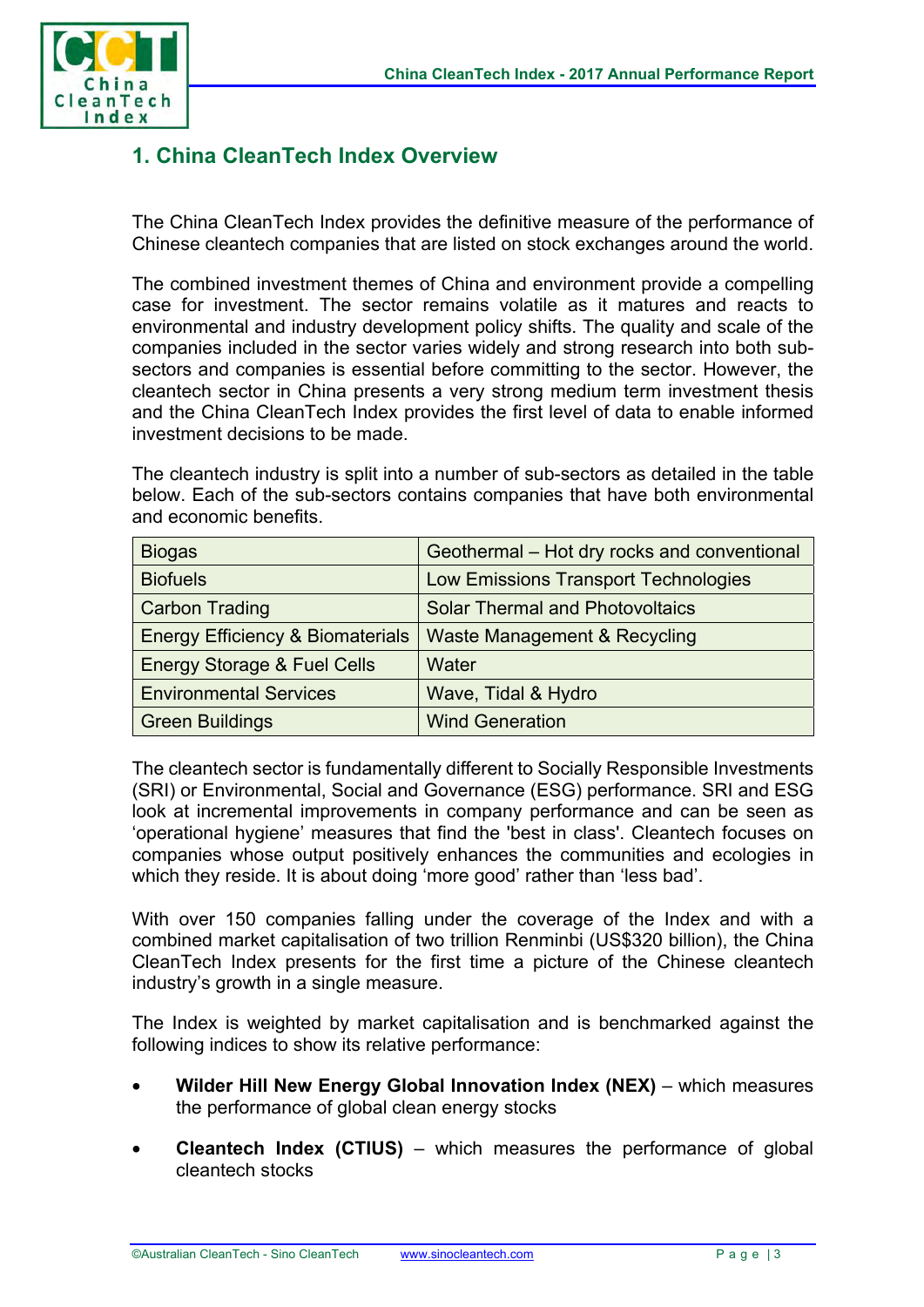

- **China Shanghai Composite Index (SHCOMP)** which measures the performance of stocks listed in Shanghai.
- **MSCI World (MSCI)** which provides a measure of the performance of global stock markets.

The rules for the formulation and management of the Index have been developed with reference to global best practice.

The China Cleantech Index is updated each month and published on the SinoCleantech website at www.sinocleantech.com and on the Australian CleanTech website at www.auscleantech.com.au. It is published internationally in conjunction with Cleantech Investor (www.cleantechinvestor.com) and in China in conjunction with Top Capital (www.topcapital.cn).

Monthly results can be emailed directly to interested parties by subscribing at www.sinocleantech.com.

#### **Differences to the other Low Carbon Indices in China**

There are other stock market indices that track the performance of some of China's cleantech stocks. However, none of these is as comprehensive as the China CleanTech Index for the following reasons:

- All cleantech companies that have headquarters in Mainland China, Hong Kong and Taiwan are included in the China CleanTech Index, which provides much wider coverage than other indices.
- There is no lower limit to market capitalization for inclusion in the China CleanTech Index meaning that all cleantech companies are included. The China CleanTech 20 gives a measure of the performance of the large cap stocks in the sector.
- The China CleanTech Index excludes nuclear, clean coal and natural gas, which are not considered to be 'cleantech'.
- The China CleanTech Index includes biofuels, green buildings, biomaterials, carbon trading, geothermal and environmental services, all of which appear to be missing from other indices.
- The China CleanTech Index is rebalanced quarterly whereas other indices are generally only rebalanced annually.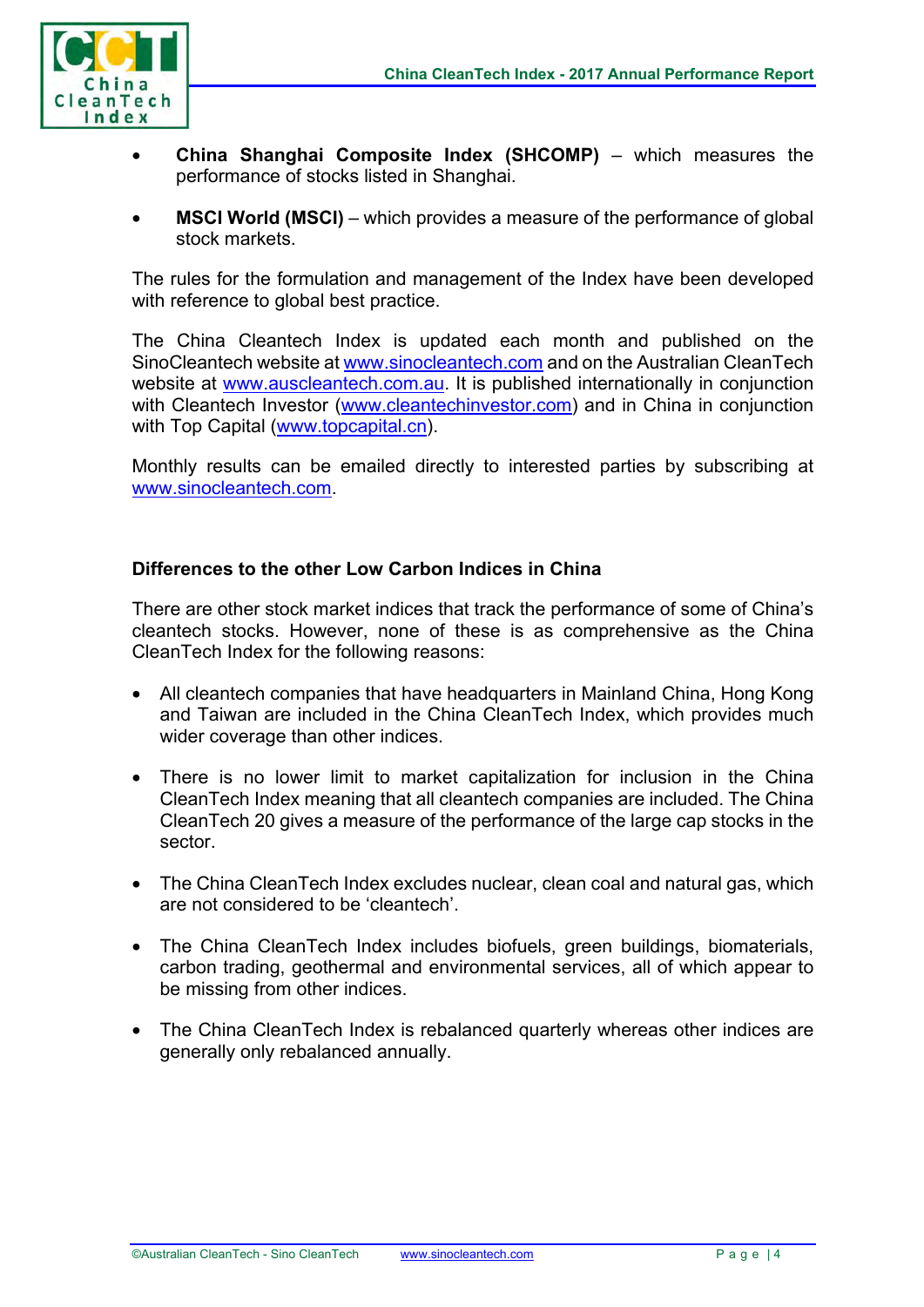

# **2. China CleanTech Index Performance**

The China CleanTech Index underperformed all of its four benchmarks for the month of December 2017 and recorded a loss of 0.3%.

The China CleanTech Index fell from 48.44 to 48.30 over the month of December recording a 0.3% loss. This compared to the NEX gain of 2.0%, the CTIUS gain of 0.7%, the Shanghai Composite gain of 1.6% and the MSCI gain of 1.3%. The China CleanTech 20 recorded a loss of 0.9% over the month.

Over the final quarter of 2017, the China CleanTech Index recorded a loss of 2.6%, also underperforming all of its benchmark indices. Over the quarter, the NEX gained 3.5%, the CTIUS gained 3.0%, the Shanghai Composite gained 0.7% and the MSCI gained 5.1%.

For the 2017 calendar year, the China CleanTech Index gained 2.0%, compared to the NEX gain of 25.5%, the CTIUS gain of 29.4%, the Shanghai Composite gain of 8.6% and the MSCI gain of 20.1%.

The twelve-month result was led by the China Storage Index and its gain of 19.6% with the worst sector result recorded by the 17.4% loss from the China Efficiency Index.

|                                                                              | 2014    | 2015    | 2016     | <b>DEC</b><br>2017 | 4Q17    | 2H17    | 2017  | 3 Years |
|------------------------------------------------------------------------------|---------|---------|----------|--------------------|---------|---------|-------|---------|
| <b>China CleanTech Index</b><br>  (CCTI)                                     | 18.8%   | 11.1%   | $-19.1%$ | $-0.3%$            | $-2.6%$ | $-0.8%$ | 2.0%  | $-3.7%$ |
| <b>China CleanTech 20</b><br>$ $ (CCT20)                                     | 18.2%   | $-0.9%$ | $-16.2%$ | $-0.9%$            | $-0.5%$ | $-0.4%$ | 8.6%  | 2.6%    |
| <b>Wilder Hill New Energy</b><br><b>Global Innovation Index</b><br>$ $ (NEX) | $-3.2%$ | $-0.6%$ | $-8.3%$  | 2.0%               | 3.5%    | 11.2%   | 25.5% | 9.9%    |
| <b>Cleantech Index (CTIUS)</b>                                               | $-8.4%$ | 1.6%    | 12.0%    | 0.7%               | 3.0%    | 10.4%   | 29.4% | 44.5%   |
| <b>China Shanghai</b><br><b>Composite Index</b><br>(SHCOMP)                  | 52.8%   | 9.4%    | $-12.3%$ | 1.6%               | 0.7%    | 5.6%    | 8.6%  | 25.7%   |
| <b>MSCI World</b><br>(MSCI)                                                  | 2.9%    | $-2.7%$ | 5.3%     | 1.3%               | 5.1%    | 9.8%    | 20.1% | 20.9%   |

The market capitalisation of the 157 stocks in the China CleanTech Index after its rebalance is RMB 2.11 trillion (US\$324 billion). This is close to the all time high of RMB 2.3 trillion set in June 2015 and a long way up from the Index's trough of RMB 604 billion in November 2012.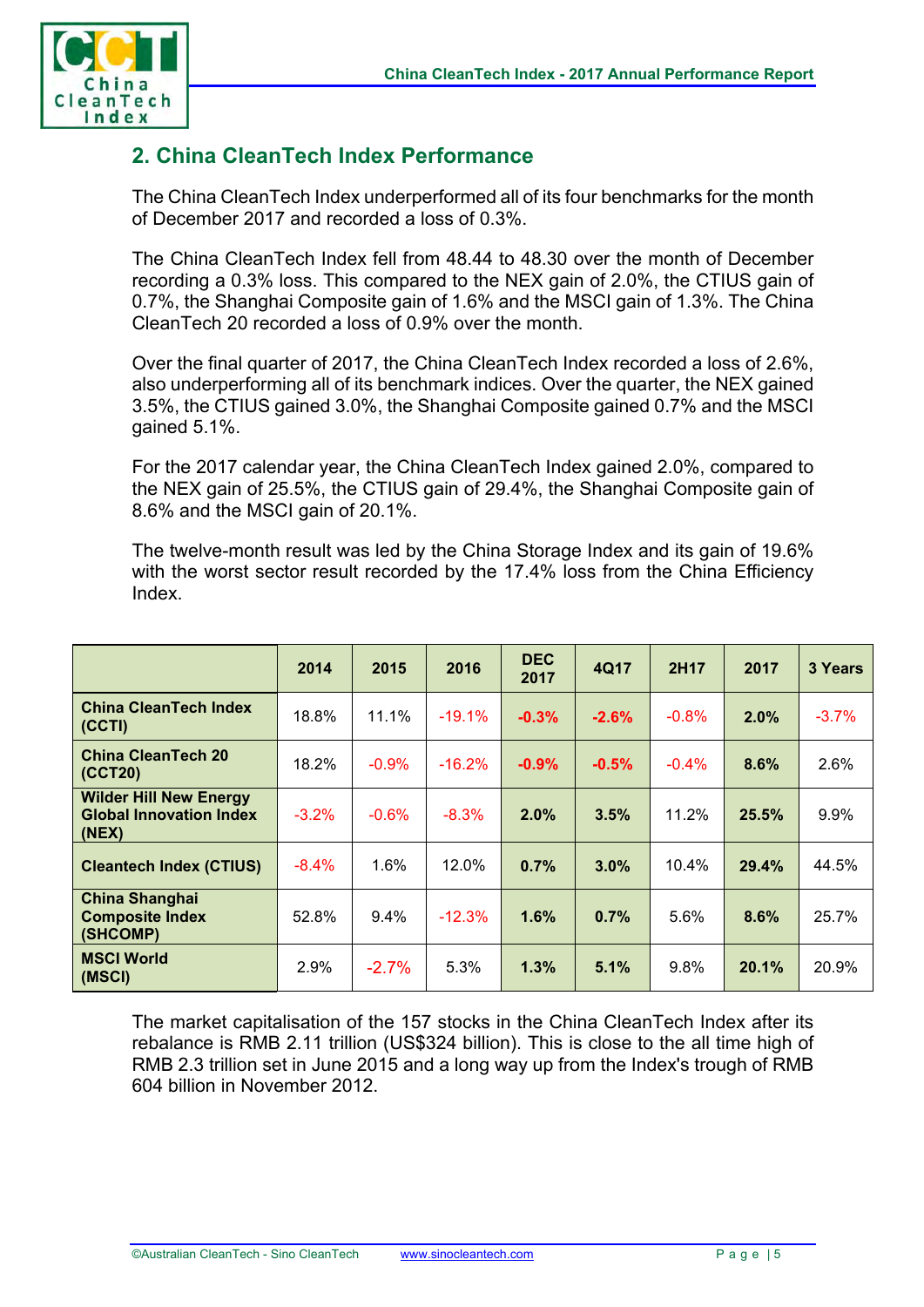

#### **Best and Worst Stocks**

The best and worst performers in terms of share price performance are shown in the table below.

Over the month, 10 companies recorded share price gains of more than 15% and 7 companies made losses of more than 15%. Over the quarter, 12 companies recorded share price gains of more than 30% and 4 companies made losses of more than 30%. Over 2017, 13 companies recorded share price gains of more than 60% and 5 companies made losses of more than 60%.

| December 2017                                                                                                                                                                                                                                                                                                                                                                                                      |                                                                                                                                                                                 |  |  |  |
|--------------------------------------------------------------------------------------------------------------------------------------------------------------------------------------------------------------------------------------------------------------------------------------------------------------------------------------------------------------------------------------------------------------------|---------------------------------------------------------------------------------------------------------------------------------------------------------------------------------|--|--|--|
| <b>Best Performers</b><br><b>Share Price Gain &gt; 15%</b>                                                                                                                                                                                                                                                                                                                                                         | <b>Worst Performers</b><br><b>Share Price Loss &gt; 15%</b>                                                                                                                     |  |  |  |
| Hanwei Energy Services<br>China Singyes Solar Tech<br><b>Chaowei Power Holdings</b><br>China Sun Group High Tech<br><b>Tianneng Power International</b><br><b>C&amp;G Environmental Protection Holdings</b><br>China Industrial Waste Management<br><b>Cleantech Solutions International</b><br>Titan Wind Energy (Suzhou)<br><b>Xinjiang Goldwind</b>                                                             | <b>China Clean Energy</b><br>SmartHeat<br><b>RINO International Corporation</b><br>China Sunergy<br><b>ReneSola</b><br><b>Yingli Green Energy</b><br>Sanchuan Wisdom Technology |  |  |  |
| <b>Fourth Quarter 2017</b>                                                                                                                                                                                                                                                                                                                                                                                         |                                                                                                                                                                                 |  |  |  |
| <b>Best Performers</b><br>Share Price Gain > 20%                                                                                                                                                                                                                                                                                                                                                                   | <b>Worst Performers</b><br><b>Share Price Loss &gt; 20%</b>                                                                                                                     |  |  |  |
| <b>Hanwei Energy Services</b><br><b>Shenzhen Refond Optoelectronics</b><br><b>Beijing New Building Materials</b><br>China Solar & Clean Energy Solns<br>Daqo New Energy<br><b>GCL-Poly Energy</b><br><b>C&amp;G Environmental Protection</b><br>China Industrial Waste Management<br>China Recycling Energy.<br><b>Cleantech Solutions International</b><br>Titan Wind Energy (Suzhou)<br><b>Xinjiang Goldwind</b> | <b>China Energy Recovery</b><br><b>Leader Environmental Technologies</b><br><b>RINO International</b><br>China Sun Group High Tech                                              |  |  |  |
| Full Year 2017                                                                                                                                                                                                                                                                                                                                                                                                     |                                                                                                                                                                                 |  |  |  |
| <b>Best Performers</b><br><b>Share Price Gain &gt; 60%</b>                                                                                                                                                                                                                                                                                                                                                         | <b>Worst Performers</b><br><b>Share Price Loss &gt; 60%</b>                                                                                                                     |  |  |  |
| <b>HC Semitek</b><br><b>Beijing New Building Materials</b><br>Daqo New Energy<br>ReneSola<br>Sino-American Silicon Products<br>Solargiga Energy<br><b>Sungrow Power Supply</b><br>China Sun Group High Tech<br>Jiangxi Ganfeng Lithium<br>Sichuan Tianqi Lithium Industries.<br>China Industrial Waste Management<br><b>China Recycling Energy</b><br><b>Cleantech Solutions International</b>                     | <b>Guangzhou Zhiguang Electric</b><br><b>RINO International</b><br><b>China Sunergy</b><br><b>C&amp;G Environmental Protection</b><br><b>Gansu DAYU Water-saving Group</b>      |  |  |  |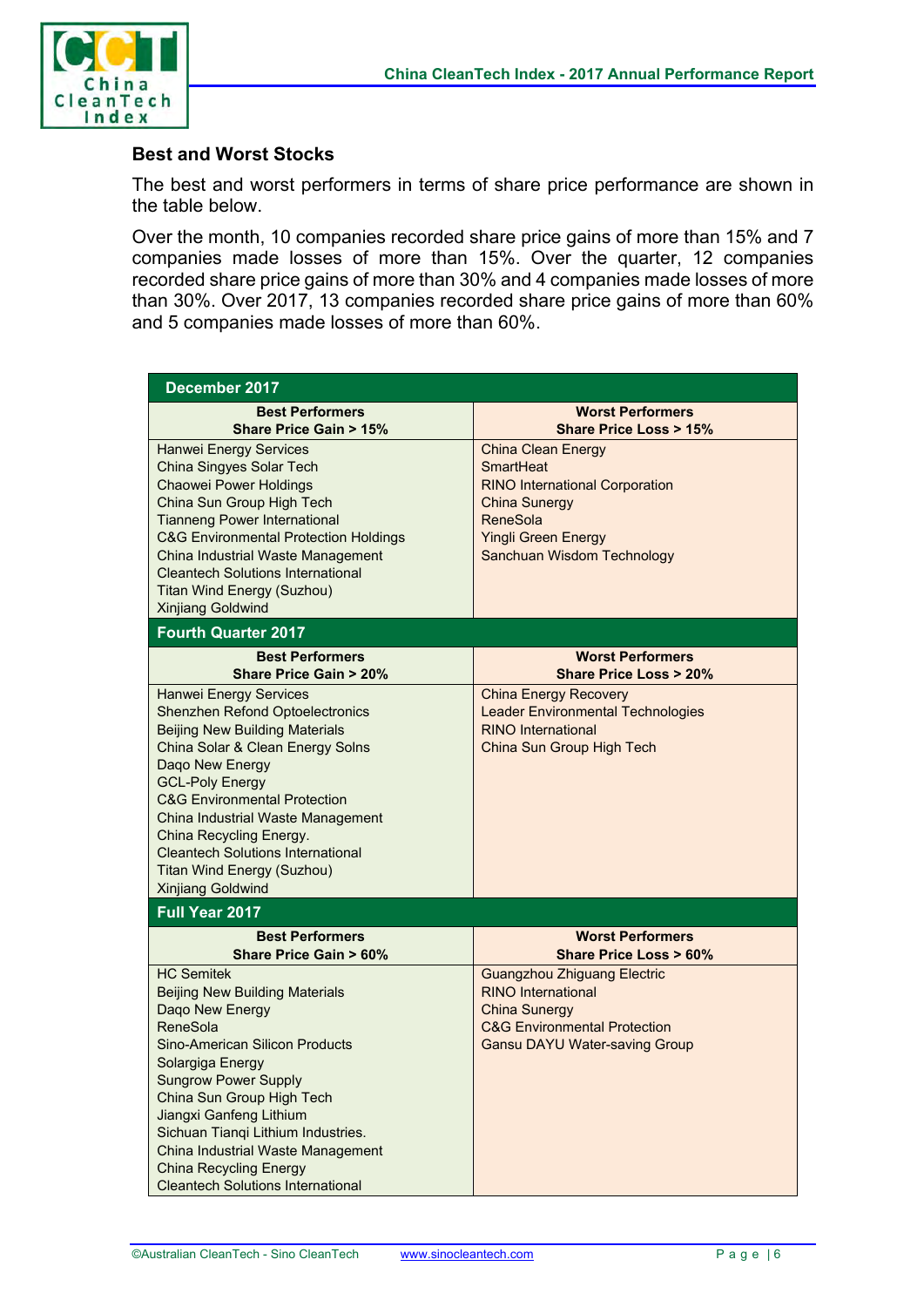



#### **Index Rebalance**

The China CleanTech Index underwent its quarterly rebalancing at the end of December which took account of recent share issues and other corporate activity. Four companies were removed from the Index. These were Bodisen Biotech (BBCZ) which was delisted in 2017 and Suntech Power Holdings (STPFQ), Advanced Battery Technologies (ABAT.PK) and China Metal Recycling (Holdings) Ltd (0773.HK) all of which have been suspended from trading since 2015.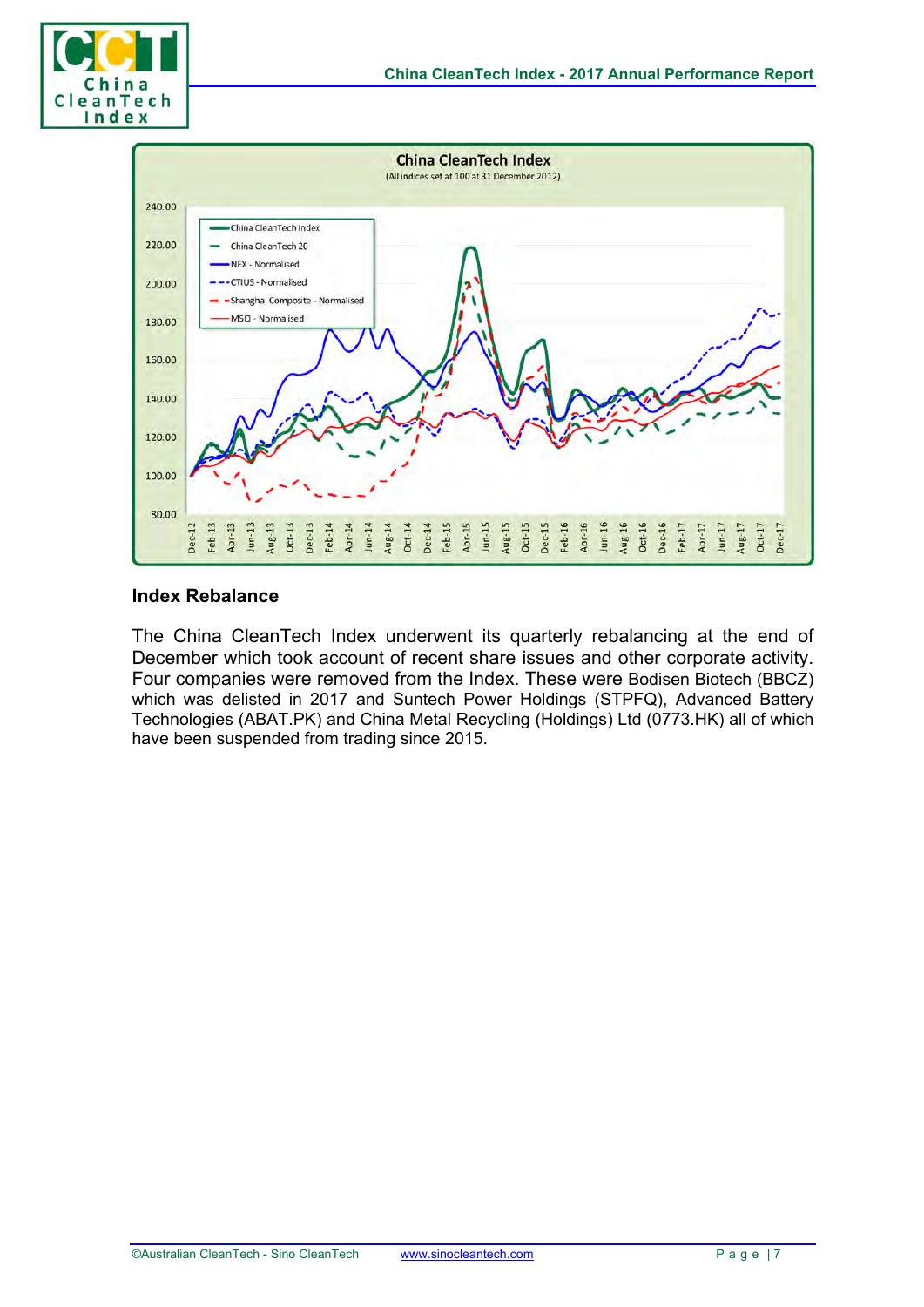

### **3. Component Sub-Indices**

To provide an analysis of the China CleanTech Index, eight sub-indices have been developed. The performance of each of these sub-indices over the last five years and the current quarter are shown in the table and charts below.

|                                | 2013    | 2014     | 2015    | 2016     | 4Q17     | 2017     |
|--------------------------------|---------|----------|---------|----------|----------|----------|
| <b>China Efficiency Index</b>  | 23.5%   | 22.6%    | 47.1%   | $-24.3%$ | $-10.6%$ | $-17.4%$ |
| <b>China Environment Index</b> | 37.7%   | 9.3%     | 18.7%   | $-19.1%$ | 4.3%     | $-1.9%$  |
| China Solar Index              | 76.9%   | $-9.0\%$ | $-7.0%$ | $-18.4%$ | 1.0%     | $-1.9%$  |
| China Storage Index            | 32.2%   | $-17.2%$ | 117.5%  | $-25.9%$ | $-19.0%$ | 19.6%    |
| China Waste Index              | 32.5%   | $-13.2%$ | $-1.8%$ | $-8.1%$  | $-3.8%$  | $-9.8%$  |
| China Water Index              | 37.6%   | 28.7%    | $-0.2%$ | $-27.6%$ | $-4.2%$  | $-2.0%$  |
| China Hydro Index              | $-9.9%$ | 78.9%    | 15.2%   | $-9.3%$  | $-1.2%$  | 11.4%    |
| China Wind Index               | 48.5%   | $-0.3%$  | 14.9%   | $-16.4%$ | 11.1%    | $-2.5%$  |

Three of the eight sub-indices recorded gains for the quarter. The best results were the 11.1% gain for the China Wind Index and the 4.3% gain for the China Environment Index. The worst results were recorded by the 19.0% loss from the China Storage Index and 10.6% loss from the China Efficiency Index.

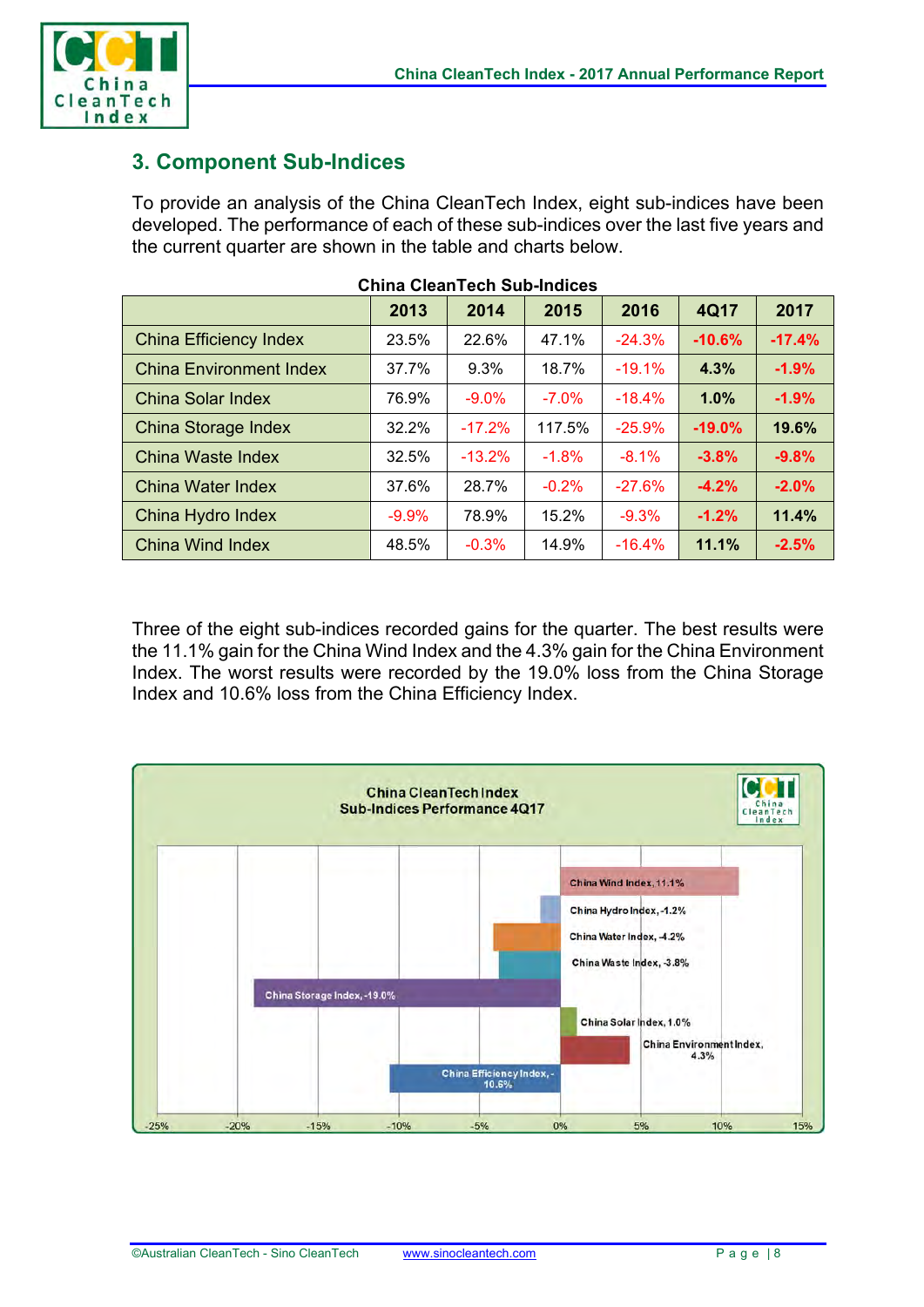

Over 2017, only two of the sub-indices recorded gains. The best result was the 19.6% gain for the China Storage Index and the worst result was recorded by the 17.4% loss from the China Efficiency Index.



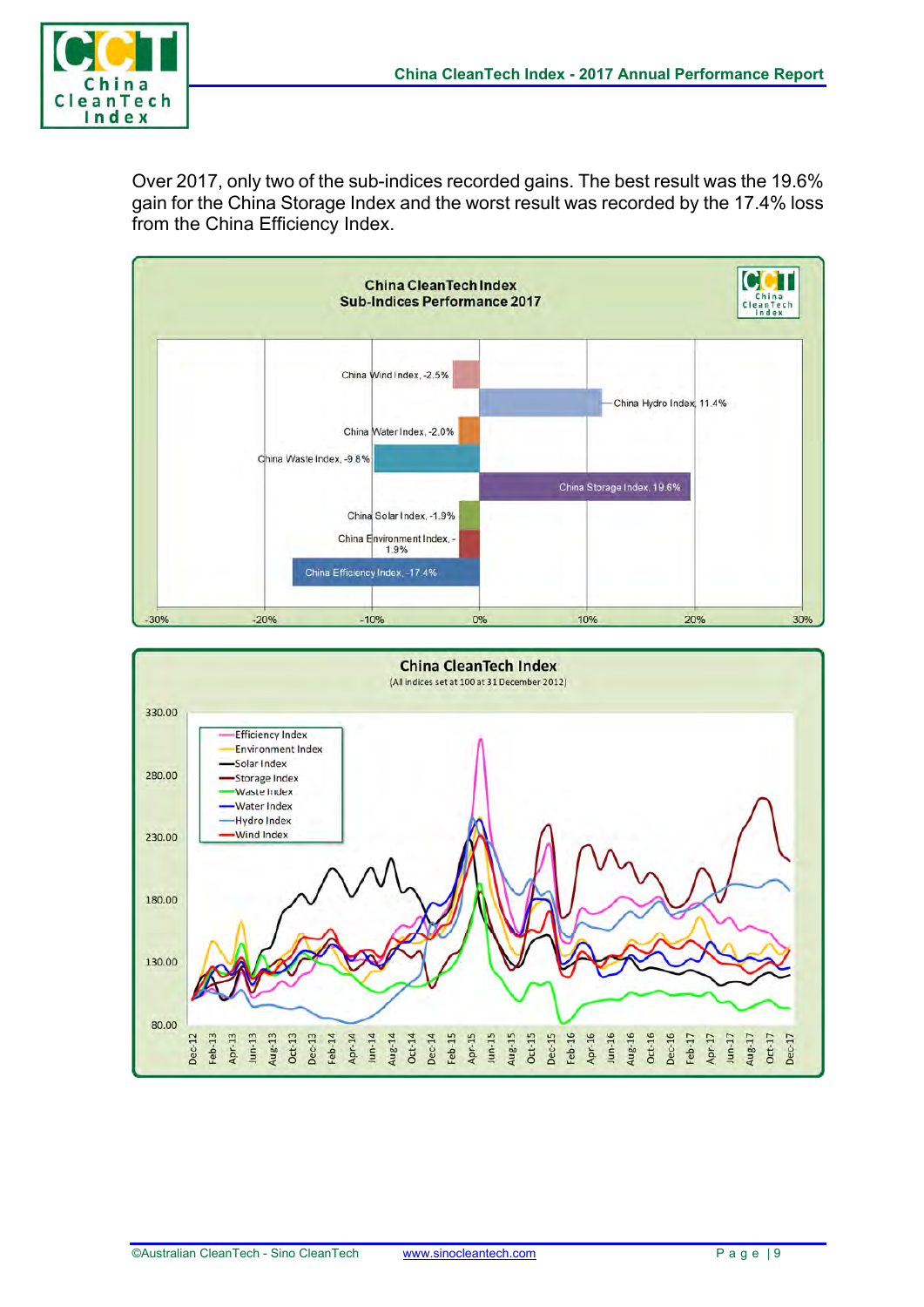

### **4. Index Component Companies**

The 20 largest Index constituents by market capitalisation on 31 December 2017 are provided in the table below. These stocks will be the constituents of the China CleanTech 20 until the Index rebalance on 31 March 2018.

In the China CleanTech 20, the greatest sub-sector representations are Water with five companies followed by Wind with three companies.

New entrants to this list at this rebalance are Beijing New Building Materials and Sungrow Power taking the place of GCL System Integration Technology and Guangdong Golden Dragon Development.

|                  | <b>Company</b>                                                  | <b>Sector</b>                                                   | <b>Exchange</b>             | <b>Code</b> |
|------------------|-----------------------------------------------------------------|-----------------------------------------------------------------|-----------------------------|-------------|
| $\mathbf{1}$     | China Yangtze Power Co., Ltd.                                   | WAVE, TIDAL,<br><b>HYDRO</b>                                    | Shanghai (SH)               | 600900.SS   |
| $\overline{2}$   | Hanergy Thin Film Power Group Ltd                               | <b>SOLAR</b>                                                    | <b>HKSE</b>                 | 0566.HK     |
| $\mathfrak{S}$   | Power Construction Corporation of China,                        | WAVE, TIDAL,<br><b>HYDRO</b>                                    | Shanghai (SH)               | 601669.SS   |
| $\overline{4}$   | Beijing SJ Environmental Protection and New<br>Material Co. Ltd | <b>ENVIRONMENTAL</b><br><b>SERVICES</b>                         | Shenzhen SX<br>(SHE)        | 300072.SZ   |
| 5                | Beijing Originwater Technology Co., Ltd.                        | <b>WATER</b>                                                    | <b>Shenzhen SX</b><br>(SHE) | 300070.SZ   |
| $6\phantom{1}$   | Xinjiang Goldwind Science & Technology Co.                      | <b>WIND</b>                                                     | Shenzhen SX<br>(SHE)        | 002202.SZ   |
| $\overline{7}$   | Sichuan Tianqi Lithium Industries, Inc.                         | <b>STORAGE &amp; FUEL</b><br><b>CELLS</b>                       | Shenzhen SX<br>(SHE)        | 002466.SZ   |
| $\bf 8$          | Jiangxi Ganfeng Lithium Co., Ltd.                               | <b>STORAGE &amp; FUEL</b><br><b>CELLS</b>                       | Shenzhen SX<br>(SHE)        | 002460.SZ   |
| $\boldsymbol{9}$ | <b>Beijing Enterprises Water Group</b>                          | <b>WATER</b>                                                    | <b>HKSE</b>                 | 0371.HK     |
| 10               | <b>China Everbright International</b>                           | <b>WATER</b>                                                    | <b>HKSE</b>                 | 0257.HK     |
| 11               | <b>Beijing New Building Materials Public Limited</b><br>Company | <b>GREEN</b><br><b>BUILDINGS</b>                                | Shenzhen SX<br>(SHE)        | 000786.SZ   |
| 12               | China Longyuan Power Group Corp                                 | <b>WIND</b>                                                     | <b>HKSE</b>                 | 0916.HK     |
| 13               | Sound Environmental Resources Co., Ltd.                         | <b>WASTE</b>                                                    | Shenzhen SX<br>(SHE)        | 000826.SZ   |
| 14               | <b>Chongqing Water Group Company Limited</b>                    | <b>WATER</b>                                                    | Shanghai (SH)               | 601158.SS   |
| 15               | Tsinghua Tongfang Co., Ltd.                                     | <b>ENERGY</b><br><b>EFFICIENCY &amp;</b><br><b>BIOMATERIALS</b> | Shanghai (SH)               | 600100.SS   |
| 16               | <b>Sungrow Power Supply Co</b>                                  | <b>SOLAR</b>                                                    | Shenzhen SX<br>(SHE)        | 300274.SZ   |
| 17               | Beijing Capital Co., Ltd.                                       | <b>WATER</b>                                                    | Shanghai (SH)               | 600008.SS   |
| 18               | <b>Beijing SPC Environment Protection Tech</b><br>Co., Ltd.     | <b>ENVIRONMENTAL</b><br><b>SERVICES</b>                         | <b>Shenzhen SX</b><br>(SHE) | 002573.SZ   |
| 19               | Shenwu Environmental Technology Co Ltd                          | <b>ENERGY</b><br><b>EFFICIENCY &amp;</b><br><b>BIOMATERIALS</b> | Shenzhen SX<br>(SHE)        | 300156.SZ   |
| 20               | <b>Huaneng Renewables Corp Ltd</b>                              | <b>WIND</b>                                                     | <b>HKSE</b>                 | 0958.HK     |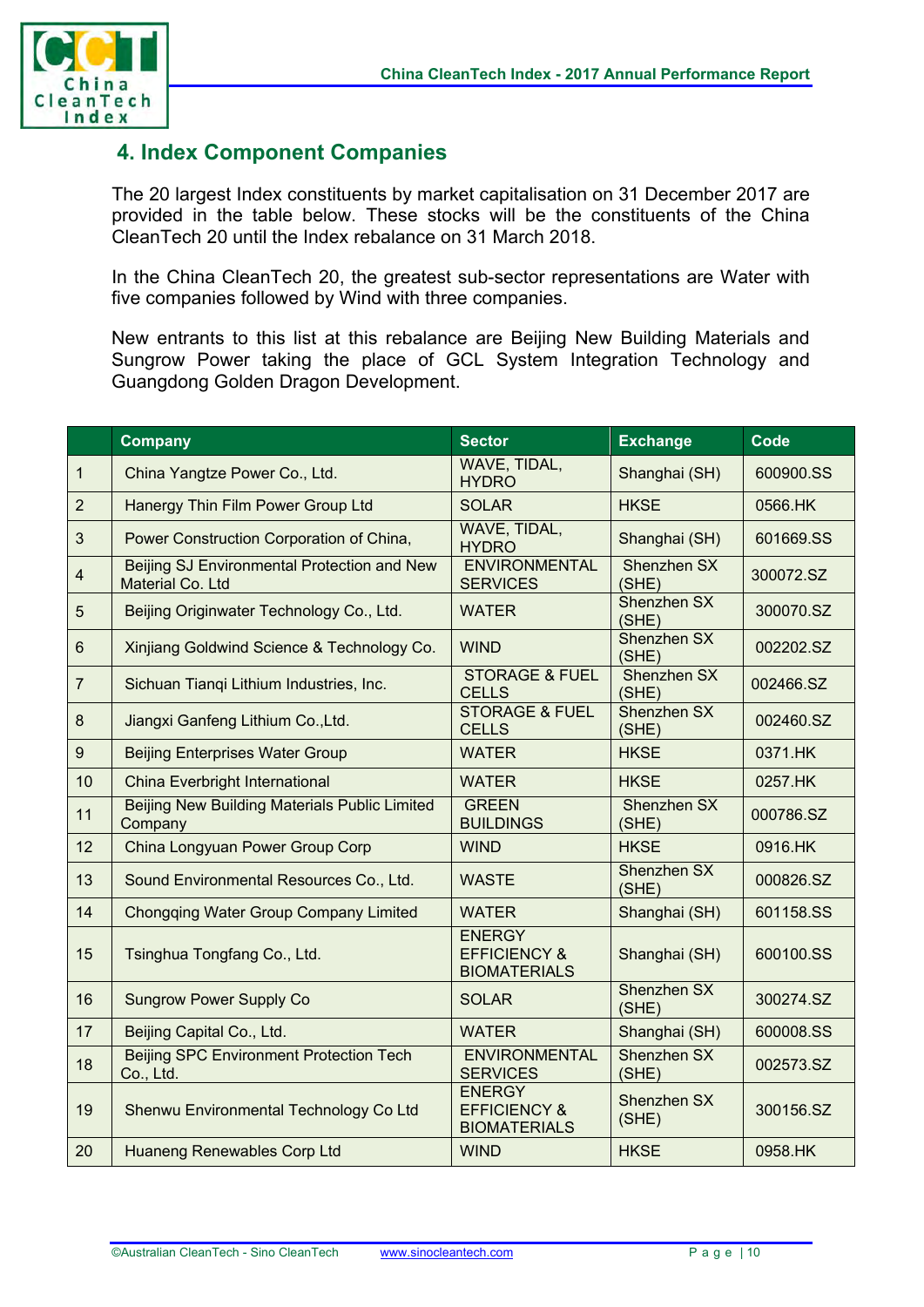

#### **5. Index Profile**

The profile of the constituent companies that comprise the China CleanTech Index provides some context for its performance. The 157 constituent companies over the year are listed on nine different exchanges, although 78% of them are listed on the exchanges in Shanghai, Shenzhen and Hong Kong. There are a further 17% listed on exchanges in North America.

When considering the total market capitalisation on each exchange, the figures show an increased focus on the Chinese exchanges. With only 22% of the companies, the Shanghai Exchange holds 36% of the Index's total market capitalisation. Combined with Shenzhen and Hong Kong, these three exchanges hold 98% of the total market capitalisation.

| <b>Listing Market</b>    | <b>Number of</b><br><b>Companies</b> | <b>Market Capitalisation</b><br>(RMB million)<br>December 2017 |  |
|--------------------------|--------------------------------------|----------------------------------------------------------------|--|
| <b>NASDAQ</b>            | 12                                   | ¥ 15,961                                                       |  |
| <b>Taiwan SX</b>         | 5                                    | ¥ 17,745                                                       |  |
| <b>NYSE</b>              | 6                                    | ¥ $17,133$                                                     |  |
| <b>HKSE</b>              | 25                                   | ¥387,213                                                       |  |
| <b>Shenzhen SX (SHE)</b> | 67                                   | ¥905,428                                                       |  |
| Shanghai (SH)            | 35                                   | ¥770,206                                                       |  |
| <b>Toronto SX</b>        |                                      | ¥ 30                                                           |  |
| <b>OTC</b>               | 4                                    | ¥ <sup>8</sup>                                                 |  |
| <b>Singapore SX (SI)</b> | $\overline{2}$                       | ¥153                                                           |  |
| <b>TOTAL</b>             | 157                                  | ¥ 2,113,877                                                    |  |

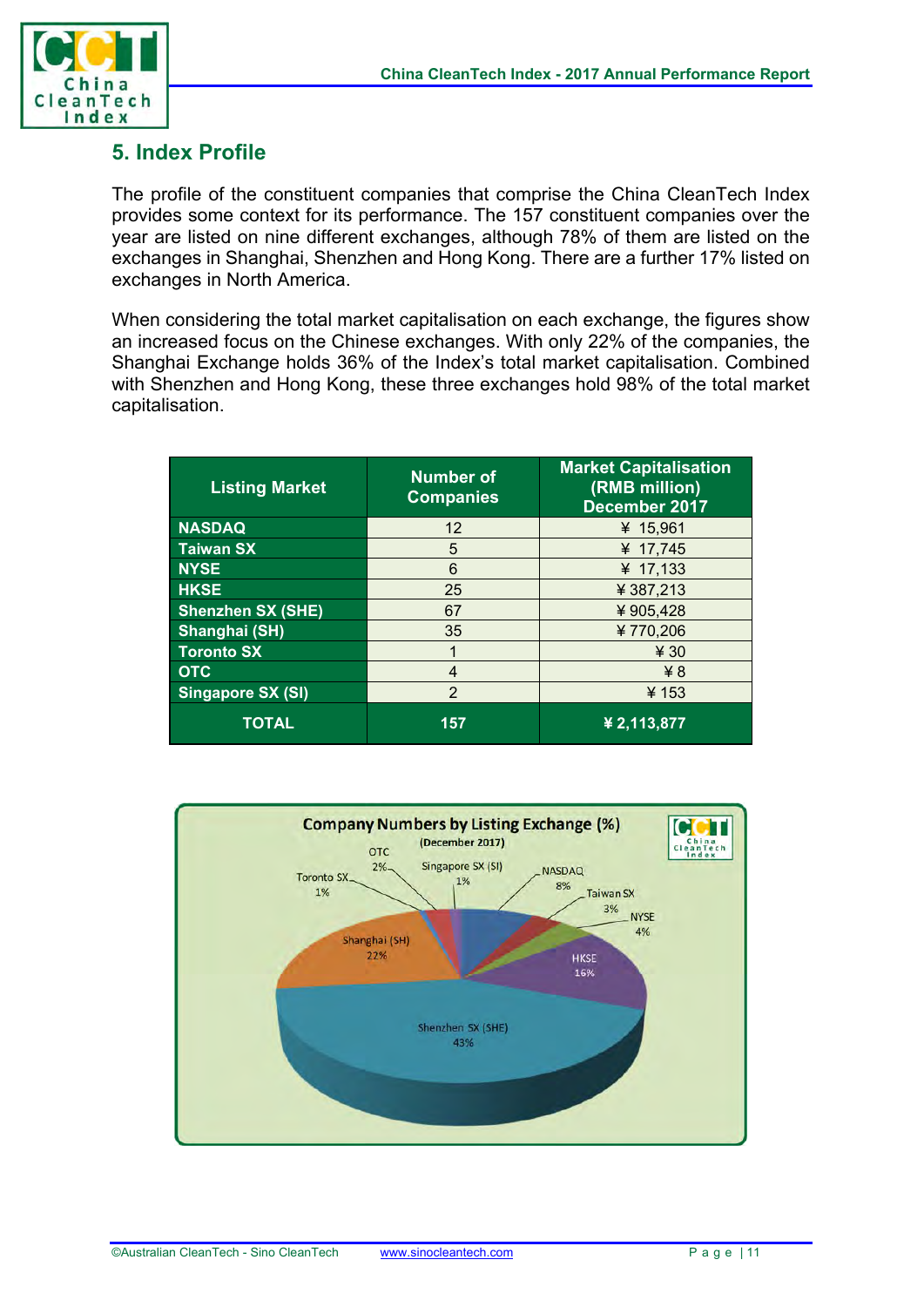



When considering the various sub-sectors present in the China CleanTech Index, the company numbers are led by Solar (23.6%) followed by Water (17.2%) and Energy Efficiency (12.7%).

| <b>Sector</b>                   | <b>Number of</b><br><b>Companies</b> | <b>Market Capitalisation</b><br>(RMB million)<br>December 2016 |
|---------------------------------|--------------------------------------|----------------------------------------------------------------|
| <b>SOLAR</b>                    | 37                                   | ¥ 355,670                                                      |
| <b>WIND</b>                     | 16                                   | ¥188,386                                                       |
| <b>BIOFUEL</b>                  | $\overline{2}$                       | ¥12,867                                                        |
| <b>WATER</b>                    | 27                                   | ¥385,271                                                       |
| <b>WASTE</b>                    | 9                                    | ¥70,259                                                        |
| <b>ENERGY EFFICIENCY</b>        | 20                                   | ¥154,205                                                       |
| <b>GREEN BUILDINGS</b>          | $\overline{4}$                       | ¥68,300                                                        |
| <b>STORAGE &amp; FUEL CELLS</b> | 15                                   | ¥194,238                                                       |
| <b>WAVE, TIDAL, HYDRO</b>       | 11                                   | ¥497,086                                                       |
| <b>BIOGAS</b>                   | $\overline{2}$                       | ¥14,060                                                        |
| <b>ENVIRONMENTAL SERVICES</b>   | 14                                   | ¥173,535                                                       |
| <b>TOTAL</b>                    | 157                                  | ¥ 2,113,877                                                    |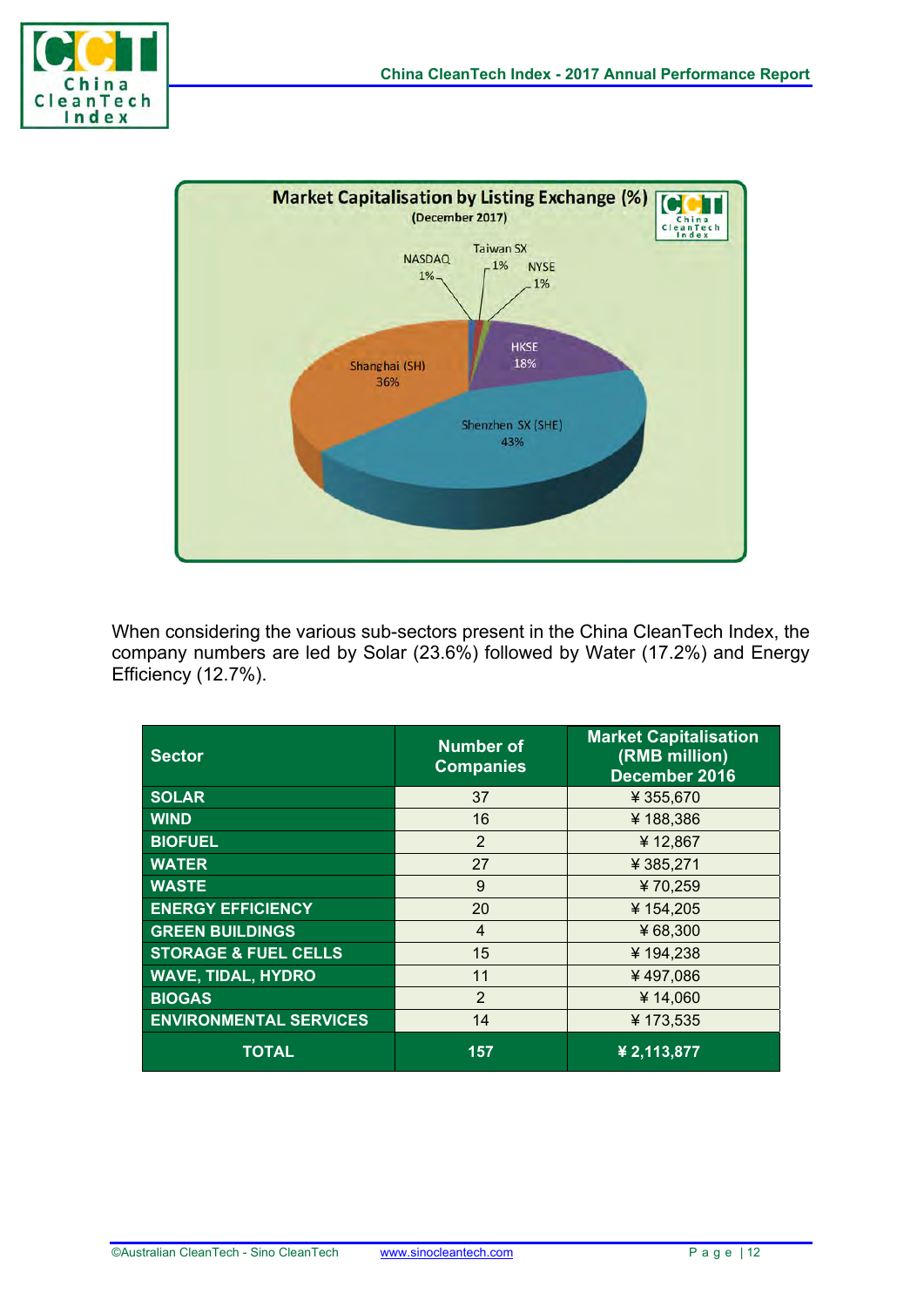



The market capitalisation of the sub-sectors shows that Hydro (23.5%), Water (18.2%) and Solar (16.8%) and are the largest groups. The performance of these larger sub-sectors therefore impacts the overall Index performance to a greater extent than the smaller sub-sectors.